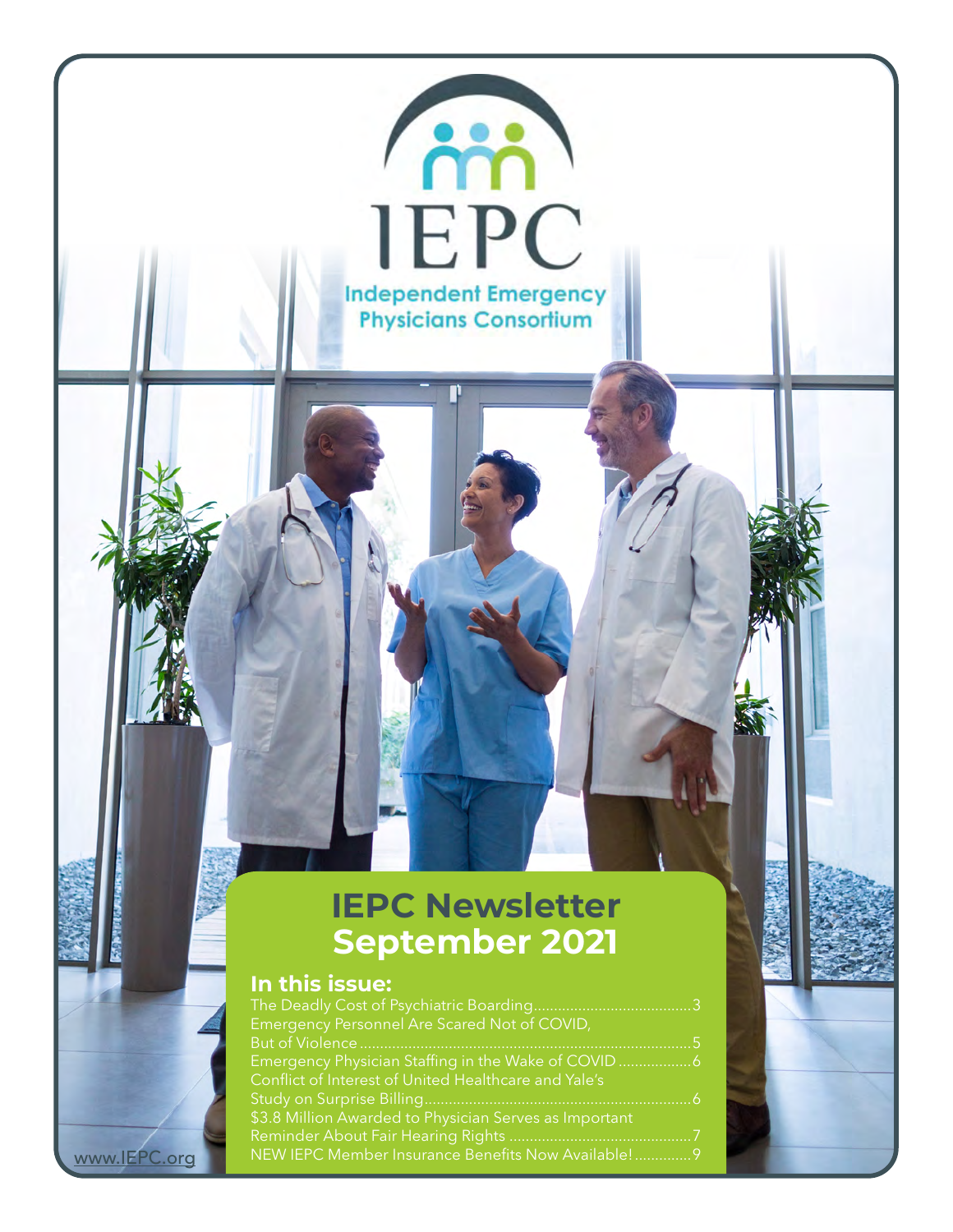

## **2021 Speaker Series**

**Presented by the Independent Emergency Physicians Consortium Time & Date: 9:00AM - 9:30AM Pacific on the fourth Monday of the month May - Nov.** Advance registration is required. After registering, you will receive a confirmation email containing information about joining the meeting.

This free speaker series will welcome leaders in the field to cover timely and engaging topics that are important to independent emergency physicians. The sessions will precede each monthly conference call and are open to all IEPC members and those who may be interested in joining.

- **• May 24** Elena Lopez-Gusman, Executive Director, California ACEP to discuss Cal-ACEP priorities for 2021
- **• June 28** Laura Wooster, ACEP Associate Director, Public Affairs and Jeffrey Davis ACEP Director of Regulatory Affairs to discuss national ACEP priorities for the independent emergency physicians
- **• August 23** Sandy Schnieder, MD, ACEP Director of EM practice to discuss the emergency physician workforce
- **• September 27** Mark Reiter MD, MBA MAAEM CEO, AAEM to discuss AAEM priorities for the independent emergency physician
- **• October 25** BJ Bartelson, RN MS, NEA-BC, CHA VP, Nursing & Clinical Services to discuss the California Hospital Association and independent emergency physicians
- **• November 22** Andrew Selesnick Shareholder, Chairman of the Healthcare Litigation Practice Group to discuss legal billing issues affecting independent emergency physician groups

Visit www.IEPC.org for more information.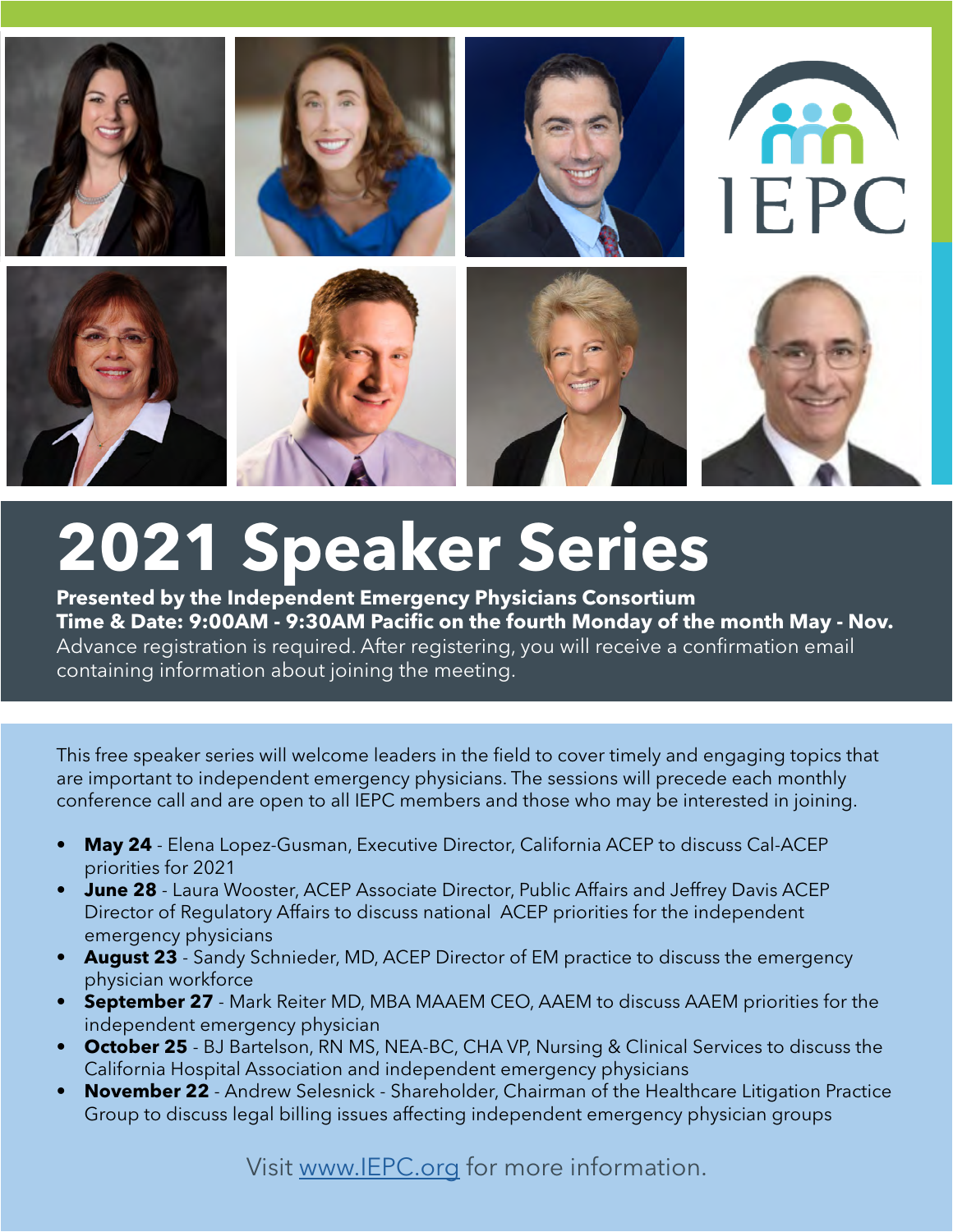# <span id="page-2-0"></span>**The Deadly Cost of Psychiatric Boarding**

*Roneet Lev, MD Executive Director, IEPC*

Avi had a little chest pressure while at work and could ignore it as he finished up his day. Once home, his wife Jill convinced him to check it out, and they drove together to the emergency department (ED). The ED was packed, lots of people needed tending to for physical ailments, but mental health and substance abuse patients also occupied many beds. Avi was directed to a waiting room until a bed opened up.

It was July 2020 in Southern California – the COVID surge had not yet hit - but no visitors were allowed in the hospital. Jill waited in the hospital parking lot in the car. The plan was for Avi to text her when he was ready to leave. His text never arrived.

An hour into the wait, Avi had collapsed. A code blue was called for the waiting room– never a smooth event. Emergency workers did CPR on the floor, and as a big guy, it took time to get him on a proper gurney and attach him to a monitor. A few rounds of unsuccessful ACLS, and it was over. Avi was dead. The triage nurse did not take down Jill's number to call her because no one expected this tragedy. Instead of a text from Avi, four hours later, Jill received the worst call of

her life from the medical examiner. "Avi" was dead.

Avi and Jill were friends of mine. When I learned of Avi's passing, I joined the family at the hospital. Jill and her two daughters were accompanied to the ED and allowed to wait for the medical examiners' transport team to take Avi. I am an emergency physician, typically on the other side of the curtain to one of these extreme events. I see the juggling of multiple patients spread all over a large emergency department all the time. Now, as a quiet observer, the sounds of the ED were remarkable – patients scream, orders barked, occasional laughter, and steady ambient chatter. The place was packed. We were situated in a room near the ambulance door and witnessed the lineup of paramedics and their patients waiting for an open bed. In the EMS (Emergency Medical Services) community, this is known as "offload delays" or "wall time" because ambulances wait along a wall waiting to turn over their patients. Now I sat quietly, waiting, absorbing the sights



and sounds of the hospital, wondering why Avi had to die.

The situation was familiar. At that time, COVID patients were rare, but ED's are almost always at capacity. On top of that, more and more are default psychiatric boarding locations. I work at the other side of town, but we too could have 15 or more ED beds used at any one time to house mental health and intoxicated patients for hours and even days as they await placement or the urge to leave. Was this the reason a would-be healthy 55-year-old man would drop dead in an ED waiting room?

A few months earlier, Avi was dancing at my son's wedding and lifting him onto a chair. Why did Jill get a call from the medical examiner and not a nurse or doctor? I wanted to find out.

The ED physician was appropriately apologetic and showed me the triage EKG with the family's permission. Avi had some mild chest pain, and

the EKG had nonspecific findings. Still, hospital personnel sent him to a waiting room with active chest pain until a bed became available.

After receiving the medical brief, I traversed the hallways of this overflowing ED to report to the family. I didn't share what I was thinking: could Avi be alive now if he was in an ED bed on a monitor? Could he have suffered **3**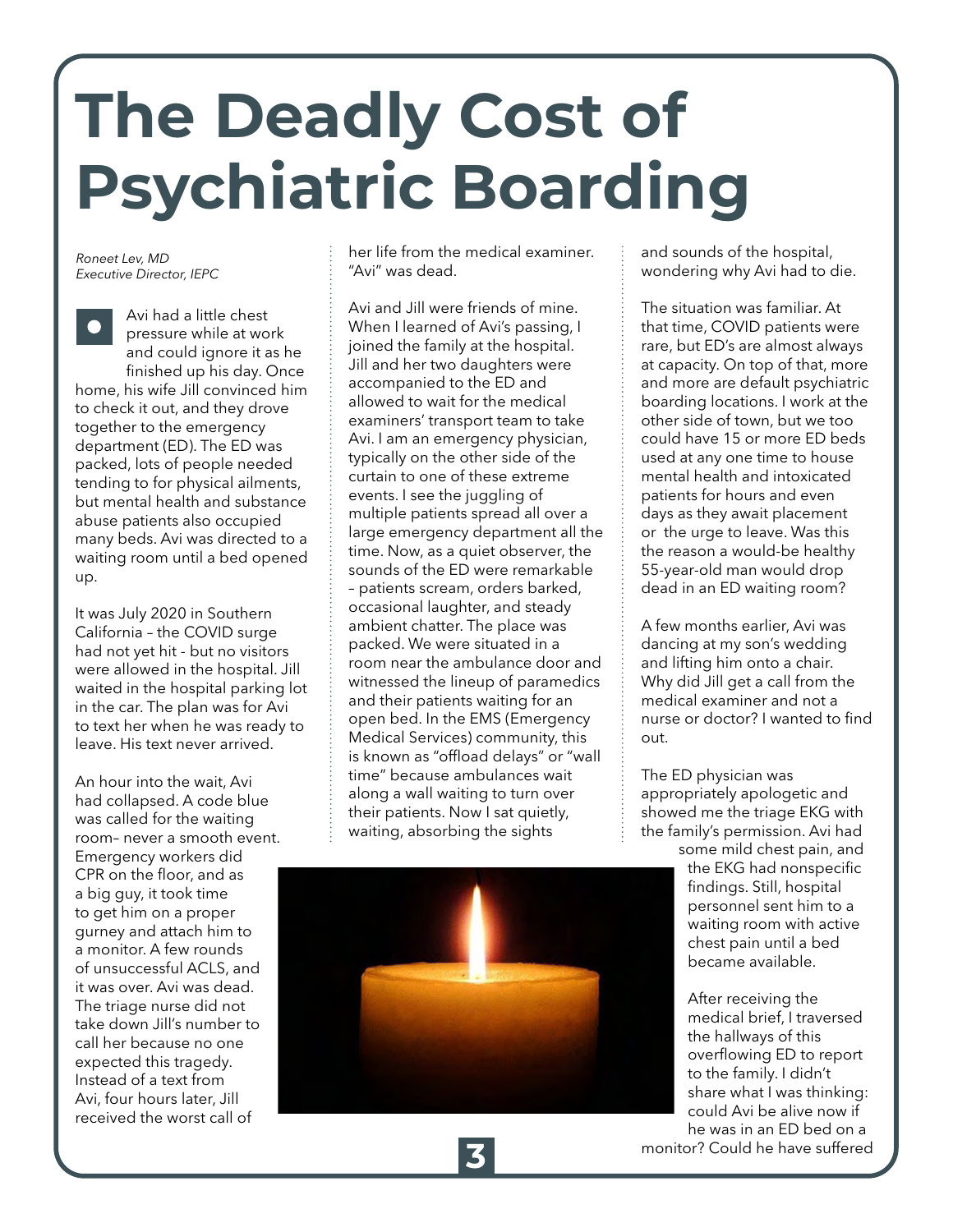#### **Psychiatric Boardingcontinued from last page**



*Trend in Psychiatric Inpatient Capacity, United States and Each State, 1970 to 2014. August 2017. National Association of State Mental Health Program Directors.* 

V-fib and quickly shocked out of it? Did Avi get a fair chance? What's the point of upsetting an already grieving family? It doesn't change anything. These were the thoughts I kept to myself, and a year later, it still haunts me.

Proper flow of an emergency department is a matter of life and death. Across our nation, our society prioritizes ED beds for mental health and substance abuse over patients like Avi. As an emergency and addiction physician, I get satisfaction treating patients with substance use disorder and those with a mental health crisis. However, the ED is a loud, busy environment is not the best place to treat these disorders.

The problem is classic supply and demand. We have an increased volume of mental health and intoxication cases and a decreased supply of psychiatric beds. According to [Mental Health America,](https://mhanational.org/issues/2021/mental-health-america-prevalence-data) 19% of adults, or 47 million Americans, experience Any Mental Illness

(AMI), and 4.55% have a severe mental illness. Substance Use Disorder is reported in 7.67% of adults in the past year. The percent of adults reporting serious thought of suicide is 4.32%, or 10.7 million people, increasing by 460,000 from the previous year.

From 1970 to 2014, the number of patients in psychiatric beds declined from 236.8 patients per 100,000 population to 53.8 patients in beds per 100,000, a 77% percent reduction, according to the [National](https://nasmhpd.org/sites/default/files/TAC.Paper_.10.Psychiatric Inpatient Capacity_Final.pdf) [Association of State Mental Health](https://nasmhpd.org/sites/default/files/TAC.Paper_.10.Psychiatric Inpatient Capacity_Final.pdf)  [Program Directors \(NASMHPD\)](https://nasmhpd.org/sites/default/files/TAC.Paper_.10.Psychiatric Inpatient Capacity_Final.pdf). With increased patients and decreased beds, where did over 300,000 mental health residents go? Did their chronic disease resolve? Are they adequately treated on an outpatient basis? California passed a [millionaire's tax](https://www.dhcs.ca.gov/services/MH/Pages/MH_Prop63.aspx)  [in 2004 t](https://www.dhcs.ca.gov/services/MH/Pages/MH_Prop63.aspx)o resolve the mental health crisis. Did that make a difference at the front lines?

Psychiatric boarding has become standard in our emergency departments at 6 a.m. I can predict that 50% of our ED patient volume is patients waiting for placement. I have been told of a man who lived in the ED for 17 days remaining for a mental health bed. Patients routinely spend 2-3 days in the ED detoxifying from drugs.

The problem is now new. The Pew Foundation published an article in 2016 on the critical shortage of state psychiatric beds forcing mentally ill patients with severe symptoms to be held in emergency departments sometimes for weeks. The Treatment Advocacy Center published ["Delayed and](https://www.treatmentadvocacycenter.org/storage/documents/backgrounders/TAC_PsychBoardingBrief.pdf)  [Deteriorating"](https://www.treatmentadvocacycenter.org/storage/documents/backgrounders/TAC_PsychBoardingBrief.pdf) in November 2017, highlighting an increase in ED boarding of psychiatric patients and blaming the lack of affordable, comprehensive psychiatric treatment services.

I am proud that the ED is the safety net for all medical and social problems of society. That's our job, and I own it. But as a system, it is not an intelligent utilization of resources. Avi's death is not the fault of the doctor, the hospital, or the county. Our health system is broken. There must be a better way.

It may have been Avi's time - but no, I don't think he received a fair chance.

> *Have an idea for an upcoming IEPC guest speaker or topic? Interested in contributing an article for an upcoming issue of the IEPC newsletter? Email [admin@iepc.org](mailto:admin%40iepc.org?subject=)*

> > **Independent Emergency Physicians Consortium**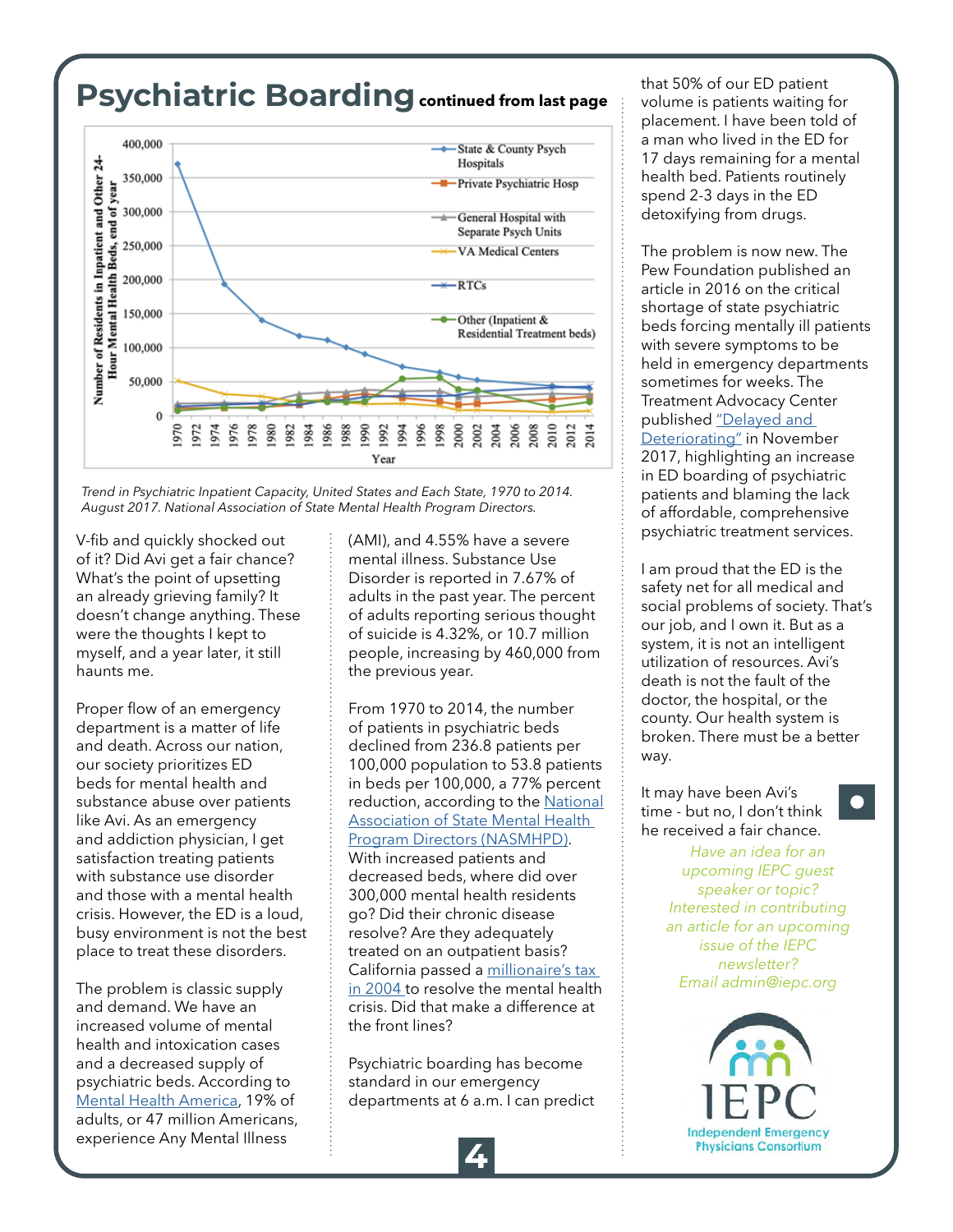## <span id="page-4-0"></span>**Emergency Personnel Are Scared Not of COVID, But of Violence**



**"We are sitting ducks. Police will put yellow tape around our dead bodies." "In the past 2 years we had a gun threat, a man with a machete and many other violent patients." "We are under prepared."**

These are some of the comments obtained by IEPC physicians in an internal survey about violence in the emergency department. Emergency physicians and staff may be justifiably concerned for their safety at work. The survey was completed by 23 IEPC member emergency departments in

When asked about whether the degree of violence has increased, decreased, or stayed the same, 9 doctors reported increased incidence of violence while 14 reported no change. The location of violent incidents included the main ED treatment area (9), Triage (10), and Both (4). Physicians reported findings knives (21), guns (5), machete (1), nun chucks (1) and hand axe (1).

California.

Security measures at IEPC emergency department varied. All but one ED reported having hospital security. Placing mental health patients in gowns is policy at 11 of the ED s. Two hospitals had a canine unit and one

hospital had a metal detector. "911 doctor down." I was assaulted at work. A young woman came to our fast-track area for a chief complaint of weakness. She was groggy, and I was trying to wake her up to obtain a history. I notice that she was hiding something in her shirt, and I asked her about it. She suddenly got him, shoved me in the abdomen and ran out. I had the wind knocked out of me as hospital security was called. I heard screaming all around. The patient was caught by security and was screaming. Security was yelling out whether I am pressing charges to keep her or should they let her go. I was trying to catch my breath as I was watching my patient to decide if she has the capacity to leave. She presented with weakness and possible altered mental status. I was watching her and listening to her to determine if she has capacity to leave safety. I saw her walk well, yell out if full comprehensive sentences, so I said she could go. Only later did I stop and think what I would advise my staff in a similar situation:

"Press charges. Do it for yourself and for future medical staff who may be assaulted."

IEPC's survey is consistent with reports from [ACEP, the](https://www.acep.org/administration/violence-in-the-emergency-department-resources-for-a-safer-workplace/)  [American College of Emergency](https://www.acep.org/administration/violence-in-the-emergency-department-resources-for-a-safer-workplace/)  [Physicians, and ENA, Emergency](https://www.acep.org/administration/violence-in-the-emergency-department-resources-for-a-safer-workplace/)  [Nurses Association](https://www.acep.org/administration/violence-in-the-emergency-department-resources-for-a-safer-workplace/). ACEP report nearly 50% of emergency physicians have been assaulted at work and 70% of emergency nurses reported being hit and kicked while on the job. That is why both ACEP and ENA support the Workplace Violence Prevention Act.

I don't understand why it's ok to assault medical staff. Assault against medical staff should have legal implications just as much if not more than assault against law enforcement.

[https://www.pewtrusts.org/en/](https://www.pewtrusts.org/en/research-and-analysis/blogs/stateline/2016/08/02/amid-shortage-of-psychiatric-beds-mentally-ill-face-long-waits-for-treatment) [research-and-analysis/blogs/](https://www.pewtrusts.org/en/research-and-analysis/blogs/stateline/2016/08/02/amid-shortage-of-psychiatric-beds-mentally-ill-face-long-waits-for-treatment) [stateline/2016/08/02/amid](https://www.pewtrusts.org/en/research-and-analysis/blogs/stateline/2016/08/02/amid-shortage-of-psychiatric-beds-mentally-ill-face-long-waits-for-treatment)[shortage-of-psychiatric-beds](https://www.pewtrusts.org/en/research-and-analysis/blogs/stateline/2016/08/02/amid-shortage-of-psychiatric-beds-mentally-ill-face-long-waits-for-treatment)[mentally-ill-face-long](https://www.pewtrusts.org/en/research-and-analysis/blogs/stateline/2016/08/02/amid-shortage-of-psychiatric-beds-mentally-ill-face-long-waits-for-treatment)[waits-for-treatment](https://www.pewtrusts.org/en/research-and-analysis/blogs/stateline/2016/08/02/amid-shortage-of-psychiatric-beds-mentally-ill-face-long-waits-for-treatment)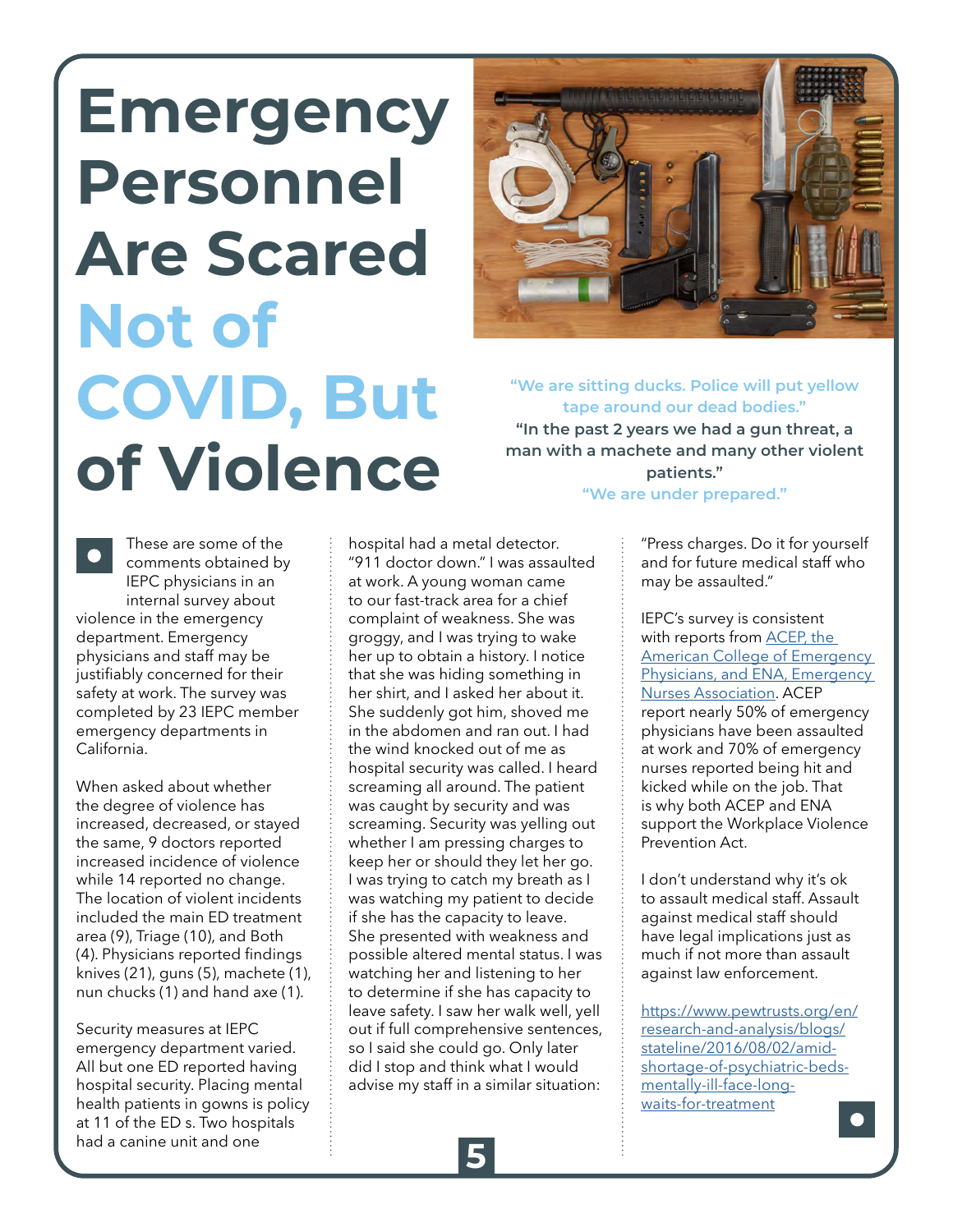### <span id="page-5-0"></span>**Emergency Physician Staffing in the Wake of COVID**

Emergency physicians are masters at multitasking, managing chaos, and dealing with the unpredictable. The COVID pandemic threw us a new challenge – decreased patient volume. At the beginning of the pandemic, we staffed up expecting a tsunami of patients, but many ED s did not see this volume. People stayed at home and feared the emergency

department. ED s went from staffing up to staffing down. This summer we are once again experiencing increased volume and some of us and once again adjusting our staff to meet the demands.

IEPC survey the doctors in July 2021, before the late summer rise of COVID cases. Physicians were asked whether they are hiring new physicians, 13 out of 23 hospitals answered in the affirmative. 12

providers. However, 75% of groups reported decreased physician shift, either shorter or fewer shifts, and 9 groups decreased allied provider shifts. In July the ED volume was described as 75% of pre-COVID volume.

The issue of ED staffing is a concern for graduating ED residents applying for jobs. The issue is at the forefront of discussion by [ACEP](https://www.acep.org/life-as-a-physician/workforce/)  [and the EM Physician](https://www.acep.org/life-as-a-physician/workforce/)  [workforce of the future.](https://www.acep.org/life-as-a-physician/workforce/)

## **Conflict of Interest of United Healthcare and Yale's Study on Surprise Billing**

Conflict of interest is well known to inject bias into research. Who knows that more than experts who do research for a living? Researchers go to great lengths to disclose conflicts and avoid bias in publishing science. And yet, the researchers at Yale published a study on out of network billing with data from the insurance giant that worked behind the scenes to influence the paper and their own self-serving talking points. This finding was uncovered in a recent news story on [The Intercept.](https://theintercept.com/2021/08/10/unitedhealthcare-yale-surprise-billing-study/) The story demonstrates that everyone can have a conflict of interest. United Health was interested in increased revenue and decreased complaints about out of network bills; and Yale had a conflict of wanting exclusive rights to data that would result in a prestigious study.

No one wants "surprise billing," a catchy phrase that means patients are stuck with an ED bill because their insurance won't pay. Everyone agrees that patents should not be stuck in the middle. The problem is giving giant corporate health plans all negotiating power over the doctors. No, surprise billing should not mean that health plans unilaterally decide whether they should or should not pay for emergency care and what they feel like reimbursing. That simply screws the doctors and the patients. IEPC ran a campaign, [AT RISK,](https://iepc.org/emergency-care-at-risk) docs at risk means patients at risk. We joined ACEP's effort to STOP surprise billing, SUPPORT full price transparency, and DON'T destroy small business emergency physicians.

### UnitedHealthcare® **Yale University**

The Yale study failed to disclose their conflict of interest, but they also failed to look at the consequences of siding with big corporation over independent physicians doing their best to run a small business. Unfortunately, the fight on surprise billing involved several goliaths: United Health Care, Team Health, Yale. There was little consideration to the people who are on the ground providing emergency care – the doctors. While much of healthcare is going to big corporation, we should preserve the independent physicians who dedicate their career and lives to serving patients.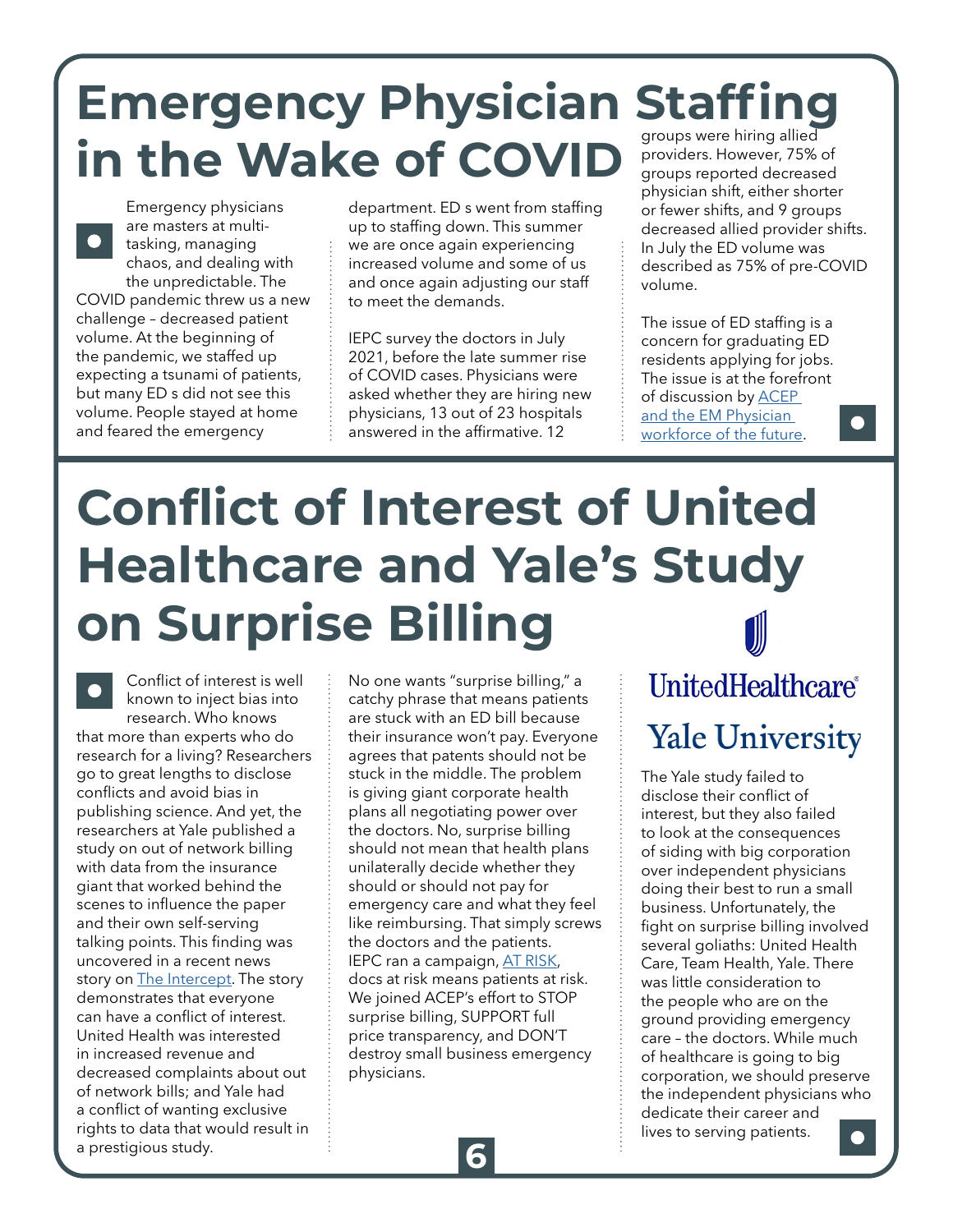## <span id="page-6-0"></span>**\$3.8 Million Awarded to Physician Serves as Important Reminder About Fair Hearing Rights**

*Written by Rebecca Hoyes for Nossaman LLP. Originally posted to [www.JDSupracom](https://www.jdsupra.com/legalnews/3-8-million-awarded-to-physician-serves-83259/) on February 20, 2019.*



In a decision affecting California hospitals, medical groups, medical staffs, and physicians, the California First District Court of Appeal has concluded that a physician's notice and hearing rights apply to situations where a hospital directs a medical group of a "closed" department to remove a physician from the hospital schedule.

In Economy v. Sutter East Bay Hospitals, Sutter Hospital operated a closed anesthesia department pursuant to a contract with East Bay Anesthesiology Medical Group ("East Bay Group"). The exclusive contract required all physicians providing anesthesia services at the hospital to be employed by East Bay Group. The contract also permitted the hospital to require East Bay Group to immediately remove from the schedule any of the anesthesiologists who performed "an act or omission that jeopardizes the quality of care provided to [the] hospital's patients."



In 2011, California Department of Public Health conducted an unannounced survey and placed the hospital in "immediate jeopardy" upon finding numerous deficiencies attributed to one of East Bay Group's anesthesiologists, Dr. Economy. At hospital administration's direction, East Bay Group removed Dr. Economy from the schedule pending further investigation. In the weeks that followed, the medical staff peer review committees reviewed the issue and recommended to East Bay Group that Dr. Economy complete a continuing education course through Physician Assessment and Clinical Education (PACE) program prior to returning

to clinical practice. Dr. Economy did not receive an opportunity to meet with any medical staff peer review committees to discuss the matter.

Dr. Economy eventually completed the PACE program and returned to practice. After being alerted by the pharmacy manager of problems with Dr. Economy's chart, hospital administration contacted East Bay Group and asked them to "address the issue immediately." Dr. Economy once again was taken off the anesthesia schedule and asked by East Bay Group to resign. When he refused, they terminated his employment.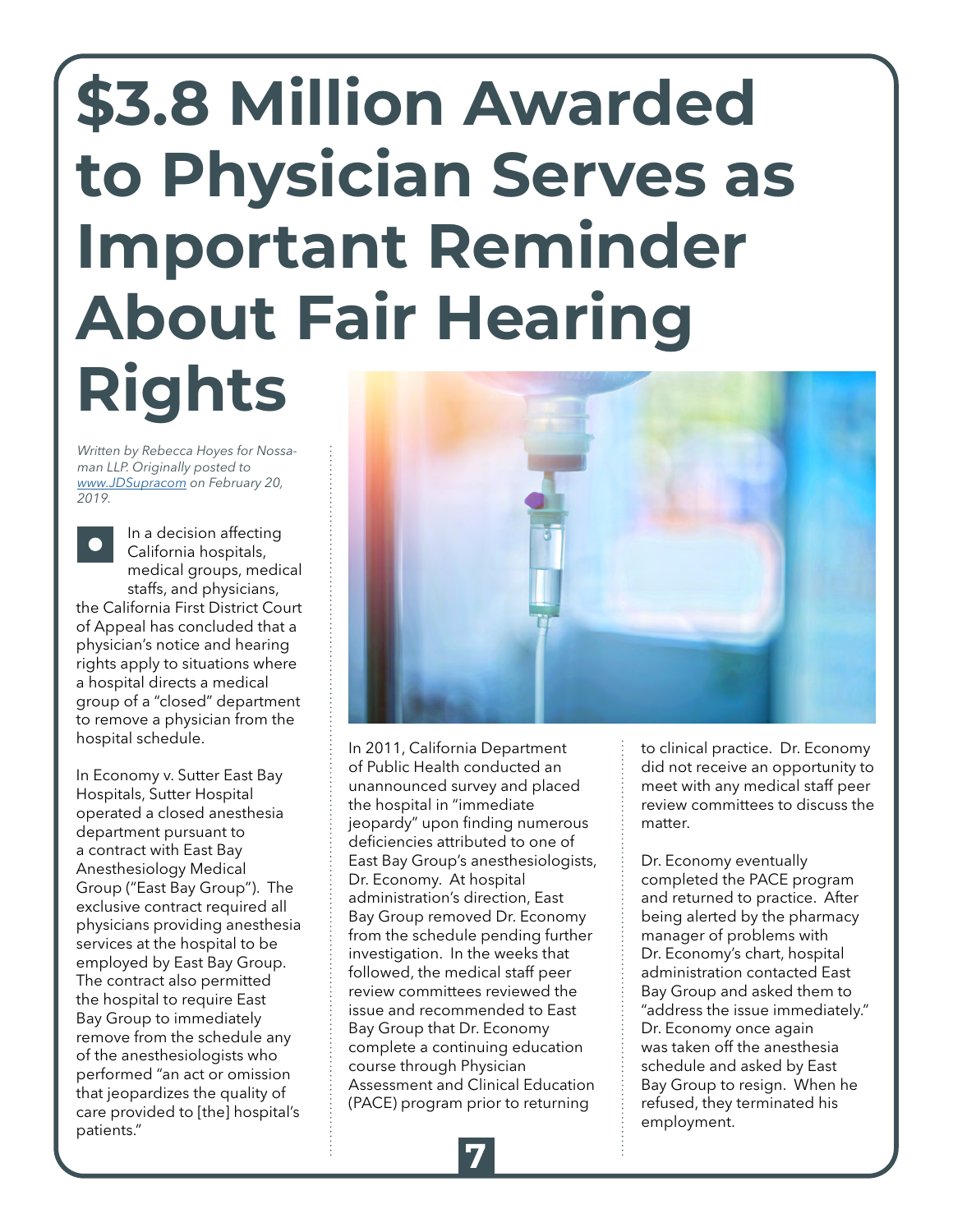

Dr. Economy thereafter filed a complaint alleging the hospital had violated his right to notice and a hearing under Business & Professions Code § 809 and his common-law right to fair procedure. He also filed suit against East Bay Group, which were resolved on summary judgment or settled prior to trial.

The trial court entered judgment in favor of Dr. Economy, finding that the action taken by the hospital in removing him from the anesthesia schedule was indisputably for a medical disciplinary cause or reason, and constituted a summary suspension of Dr. Economy's right to exercise his privileges and use the facilities of the hospital. Dr. Economy received an award \$3,867,122 in damages for past and future income, emotional distress, and "tax neutralization."

In finding that the hospital violated Dr. Economy's common law and statutory due process rights, the trial court rejected the hospital's contention that the Easy Bay Group made the decision to suspend and terminate Dr. Economy's employment – not the hospital – and therefore, no hearing right had been triggered. The court found the hospital's approach untenable, as it would effectively allow a hospital to avoid complying with the notice and hearing requirements of 805 and 809 simply by relying on its contracts with third-party employers as a way to terminate the services of physicians. Rather, the court found that the "request" for Dr. Economy to be removed from the hospital schedule, first temporarily and then permanently, was the functional equivalent of a decision to suspend and later revoke his clinical privileges.

The Court of Appeal upheld the trial court's decision. Furthermore, the Court of Appeal rejected the hospital's argument that Dr. Economy had no entitlement to lost wages since he had not shown he would have been exonerated at a peer review hearing. Relying on a case involving a civil service employment case, the court determined that even if Dr. Economy would not have prevailed, he still would have been "entitled to back pay for the period during which the discipline was invalid." (See Skelly v. State Personnel Board (1975) 15 Cal.3d 194, holding that civil service employees held a property interest in the continuation of their employment which is protected by due process.)

Despite siding with the Plaintiff on most issues, the court ruled